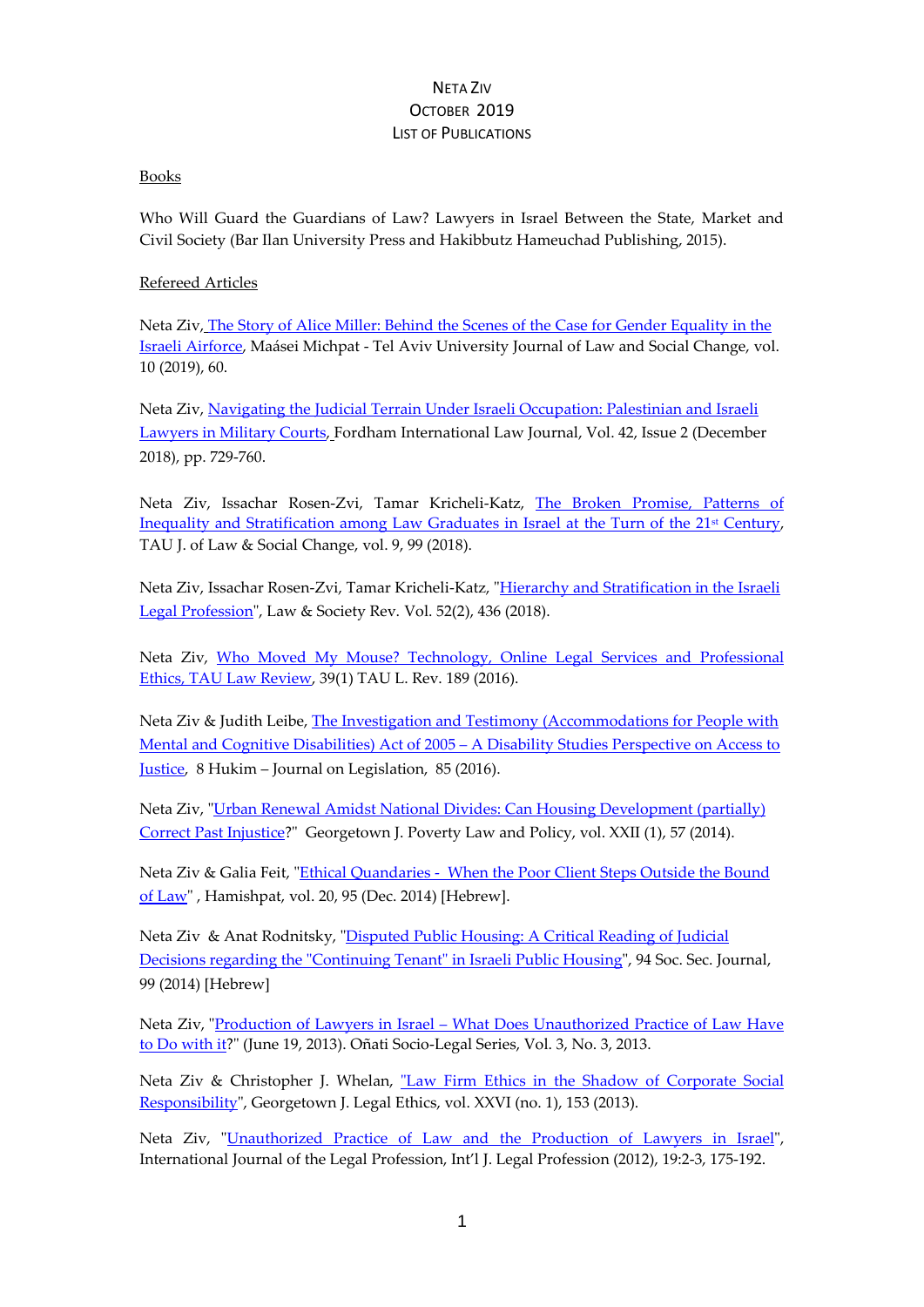# NETA ZIV OCTOBER 2019

### LIST OF PUBLICATIONS

Christopher J. Whelan and Neta Ziv, ["Privatizing Professionalism: Client Control of](http://ir.lawnet.fordham.edu/cgi/viewcontent.cgi?article=4803&context=flr)  [Lawyers'](http://ir.lawnet.fordham.edu/cgi/viewcontent.cgi?article=4803&context=flr) Ethics", 80 Fordham Law Review, 2577 (2012).

Neta Ziv & Dana Freibach-Heifetz, "A Socio-Legal Struggle to Recognize Care Rights: The Case of Bachtin v. The Minister of Finance", Labor, Society and Law (2012).

Neta Ziv, ["Israeli Lawyers' Regulation: From Professional Autonomy to Diverse Institutional](http://hamishpat.colman.ac.il/files/05_2011/06-Neta-Ziv.pdf)  [Regulation"](http://hamishpat.colman.ac.il/files/05_2011/06-Neta-Ziv.pdf) Hamishpat vol. 15(1) (2010), 159 (Hebrew).

Neta Ziv, ["Credit Cooperative Societies in Early Israeli Statehood: Financial Institutions and](http://www7.tau.ac.il/ojs/index.php/til/article/viewFile/738/697)  [Social Transformation"](http://www7.tau.ac.il/ojs/index.php/til/article/viewFile/738/697), *Theoretical Inquiries in Law*, *vol. 11 (no. 1), 209-245* (2010).

Neta Ziv, "Overlooking Needs and Disparities — Comment on Jeremy Waldron, Community and Property for Those Who Have Neither", *Theoretical Inquiries in Law vol.10 (no. 1) (2009) (eversion).*

Neta Ziv & Adva Eliav, ["Ineffective Assistance of Counsel in Criminal Appeals –](http://www.hapraklit.co.il/_Uploads/dbsAttachedFiles/elav_ziv.pdf) Image and [Reality"](http://www.hapraklit.co.il/_Uploads/dbsAttachedFiles/elav_ziv.pdf),*David Weiner Book on Criminal Law & Ethics (*Hapraklit) 45-78 (2009) (Hebrew).

Neta Ziv, ["Regulation of Israeli Lawyers: from Professional Autonomy to Multi Institutional](http://fordhamlawreview.org/assets/pdfs/Vol_77/Ziv_Vol_77_Mar.pdf)  [Regulation"](http://fordhamlawreview.org/assets/pdfs/Vol_77/Ziv_Vol_77_Mar.pdf), *Fordham L. Rev. vol. 77 (4) 1763 – 1794* (2009).

Neta Ziv, ["Who Moved my Gown? On Unauthorized Practice of Law in](https://www.colman.ac.il/sites/college.stage.linnovate.net/files/neta_ziv_mi_heziz_at_hagelima_sheli.pdf) Israel" Bar Ilan Law Studies (2008), 439-489 (Hebrew).

Neta Ziv, ["Witnesses with Mental Disabilities: Accommodations and the Search for Truth –](http://dsq-sds.org/article/view/51/51) [The Israeli Case"](http://dsq-sds.org/article/view/51/51), D.S.Q Fall 2007, Volume 27, No.4.

Neta Ziv, "Housing Law and Social Exclusion - [The Case of Public Housing in Israel",](http://weblaw.haifa.ac.il/he/Journals/lawGov/Volume9B/%D7%9B%D7%A8%D7%9A%20%D7%98(2)%20%D7%A0%D7%98%D7%A2%20%D7%96%D7%99%D7%95%20-%20%D7%91%D7%99%D7%9F%20%D7%A9%D7%9B%D7%99%D7%A8%D7%95%D7%AA%20%D7%9C%D7%91%D7%A2%D7%9C%D7%95%D7%AA%20%D7%97%D7%95%D7%A7%20%D7%94%D7%93%D7%99%D7%95%D7%A8%20%D7%94%D7%A6%D7%99%D7%91%D7%95%D7%A8%D7%99%20%D7%95%D7%94%D7%A2%D7%91%D7%A8%D7%AA%20%D7%94%D7%95%D7%9F%20%D7%91%D7%99%D7%9F-%D7%93%D7%95%D7%A8%D7%99%D7%AA%20%D7%91%D7%A4%D7%A8%D7%A1%D7%A4%D7%A7%D7%98%D7%99%D7%91%D7%94%20%D7%94%D7%99%D7%A1%D7%98%D7%95%D7%A8%D7%99%D7%AA.pdf) Law and Government in Israel vo. 9(2) (2006), 411-460.

Neta Ziv, ["Excessive Use of Force as a Means of Social Exclusion: Forced Evictions of](http://www7.tau.ac.il/ojs/index.php/til/article/view/586/549)  [Squatters in Israel"](http://www7.tau.ac.il/ojs/index.php/til/article/view/586/549) Theoretical Inquiries in Law vol. 7(1) (2006), 167.

Neta Ziv, "Lawyers' [Accountability for the Ends of Representation: From a Moral to a Legal](http://weblaw.haifa.ac.il/he/Journals/din_udvarim/pabN/a1/%D7%A0%D7%98%D7%A2%20%D7%96%D7%99%D7%95%20-%20%D7%90%D7%97%D7%A8%D7%99%D7%95%D7%AA%20%D7%A2%D7%95%D7%A8%D7%9A%20%D7%94%D7%93%D7%99%D7%9F%20%D7%9B%D7%9C%D7%A4%D7%99%20%D7%A0%D7%A4%D7%92%D7%A2%D7%99%20%D7%94%D7%99%D7%99%D7%A6%D7%95%D7%92%20-%20%D7%9E%D7%90%D7%97%D7%A8%D7%99%D7%95%D7%AA%20%D7%9E%D7%95%D7%A1%D7%A8%D7%99%D7%AA%20%D7%9C%D7%90%D7%97%D7%A8%D7%99%D7%95%D7%AA%20%D7%9E%D7%A9.pdf)  [Responsibility"](http://weblaw.haifa.ac.il/he/Journals/din_udvarim/pabN/a1/%D7%A0%D7%98%D7%A2%20%D7%96%D7%99%D7%95%20-%20%D7%90%D7%97%D7%A8%D7%99%D7%95%D7%AA%20%D7%A2%D7%95%D7%A8%D7%9A%20%D7%94%D7%93%D7%99%D7%9F%20%D7%9B%D7%9C%D7%A4%D7%99%20%D7%A0%D7%A4%D7%92%D7%A2%D7%99%20%D7%94%D7%99%D7%99%D7%A6%D7%95%D7%92%20-%20%D7%9E%D7%90%D7%97%D7%A8%D7%99%D7%95%D7%AA%20%D7%9E%D7%95%D7%A1%D7%A8%D7%99%D7%AA%20%D7%9C%D7%90%D7%97%D7%A8%D7%99%D7%95%D7%AA%20%D7%9E%D7%A9.pdf), a Response to Limor Zer Gutman, Haifa L. Rev. vol. 1 (2005), 201.

Neta Ziv, "Law and Poverty - A Proposed Legal Agenda for Poverty Lawyers in Israel" Alei Mishpat (The L. Rev. of the Academic College of Law), vol. 4, (2005), 17 (Hebrew)

Neta Ziv, "Lawyers' Conflict of Interest and Access to Justice - The 'Last Lawyer in Town' - Mine or Yours"? Hamishpat vol.10, (2005), 311 (Hebrew).

Neta Ziv, ["Disobedience, Resistance and the Representation of Poor People: The Case of](http://weblaw.haifa.ac.il/he/Journals/din_udvarim/pabN/a1/%D7%A0%D7%98%D7%A2%20%D7%96%D7%99%D7%95%20-%20%D7%90%D7%99%20%D7%A6%D7%99%D7%95%D7%AA%20-%20%D7%94%D7%AA%D7%A0%D7%92%D7%93%D7%95%D7%AA%20%D7%95%D7%99%D7%99%D7%A6%D7%95%D7%92%20%D7%90%D7%A0%D7%A9%D7%99%D7%9D%20%D7%94%D7%97%D7%99%D7%99%D7%9D%20%D7%91%D7%A2%D7%95%D7%A0%D7%99.pdf)  [Public Housing Invasions"](http://weblaw.haifa.ac.il/he/Journals/din_udvarim/pabN/a1/%D7%A0%D7%98%D7%A2%20%D7%96%D7%99%D7%95%20-%20%D7%90%D7%99%20%D7%A6%D7%99%D7%95%D7%AA%20-%20%D7%94%D7%AA%D7%A0%D7%92%D7%93%D7%95%D7%AA%20%D7%95%D7%99%D7%99%D7%A6%D7%95%D7%92%20%D7%90%D7%A0%D7%A9%D7%99%D7%9D%20%D7%94%D7%97%D7%99%D7%99%D7%9D%20%D7%91%D7%A2%D7%95%D7%A0%D7%99.pdf) Haifa L. Rev. vol. 1 (2004), 115 (Hebrew).

Neta Ziv, "Lawyers Talking Rights and Clients Breaking Rules: Between Legal Positivism and Distributive Justice in Israeli Poverty Lawyering", Clinical L. Rev. vol. 10, (1) (2004) 209.

Neta Ziv, "Poverty, Equality and Social Gaps: The Case of Water Rights in Israel" Mishpat Umimshal, vol. 7 (2) 943 (2004) (Hebrew).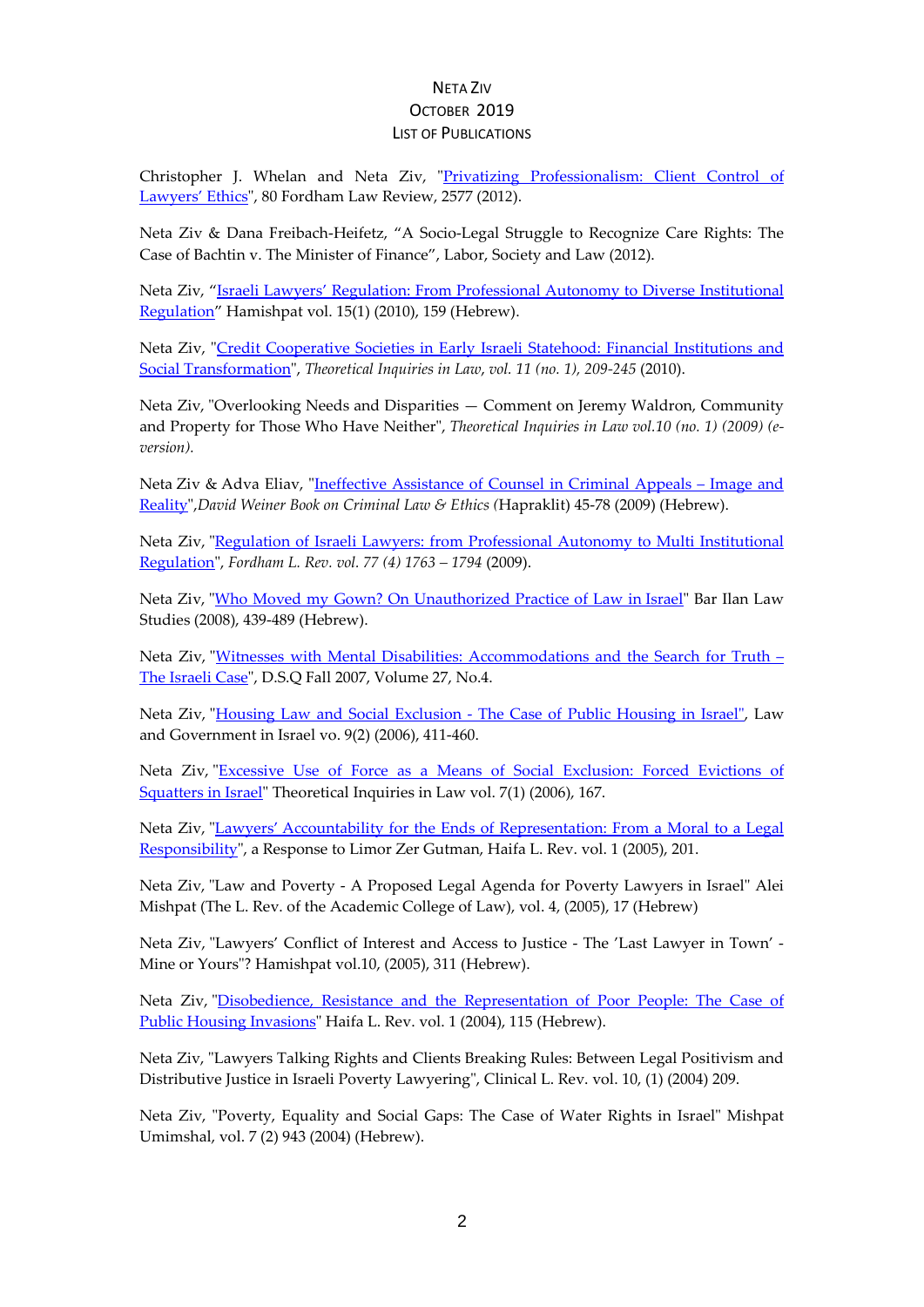Neta Ziv, "Water Poverty in Israel: Human Rights and Distributive Justice", The Journal of Water Law, vol. 14 (3) (May-June 2003), 150.

Neta Ziv, "Combining Professionalism, Nation Building and Public Service: The Professional Project of the Israeli Bar" 1928-2002, LXXI Fordham L. Rev. no. 4 (2003), 1621.

Neta Ziv, "Taxing Minorities: The Struggle against Property Tax in Israel as a Form of Cultural Acknowledgment", 26(1) Iyunei Mishpat (2002), 197 (Hebrew).

Neta Ziv: "Legal Education and Social Responsibility: On the Correlation between the Law School and the Community", 25 Iyunei Mishpat, (2001), 385 (Hebrew).

Neta Ziv: "Lawyering for the Public Interest - Who is the Public? What is the Interest? Professional Dilemmas in Representing Minority Groups in Israel", 6 ,Law and Governance (2001), 129 (Hebrew).

Neta Ziv, "Lawyering, Social Justice and Legal Education" 1 Aley Mishpat no. 2, (2000), 253 (Hebrew).

Neta Ziv & Ronen Shamir: "Politics and Sub-Politics in the Struggle against Land Discrimination", Theory and Criticism no. 16, 2000, 45 (Hebrew).

Neta Ziv, "Civil Rights and Disability Law in Israel and the United States", 28 Isr.Yearbook.Hum Rights(1998) 171-202.

#### Chapters in Books

Neta Ziv, Constitutional Review of Eligibility Conditions in Social Rights Litigation, in Israeli Constitutional Law in the Making' Edited by Gideon Sapir, Daphne Barak-Erez and Aharon Barak, p' 349 [HART, 2013]

Ziv, Neta & Tirosh, Hen "The Legal Struggle against Selection Committees in Community Settlements" in *Gated Communities - Law, Society, Culture* (M. Mautner, A. Lehavi, eds., 2010) p' 303-351 (Hebrew).

Neta Ziv, "The Social Rights of People with Disabilities, Reconciling Care and Justice". *Exploring Social Rights Between Theory and Practice, (Daphne Barak Erez & Aeyal Gross, eds., Hart, 2007), 370-395.*

Ziv, Neta "People with Disabilities - Between Social Rights and Existential Needs" in Economic, Social and Cultural Rights in Israel (Y.Rabin & Y. Shani, eds.), (2004), 813 (Hebrew).

Neta Ziv & Ronen Shamir, "State-Oriented and Community-Oriented Lawyering For A Cause: A Tale of Two Strategies", *Cause Lawyering and the State in the Global Era* (A. Sarat & S. Scheingold, eds. Oxford University Press, 2001), 287.

Neta Ziv, Cause Lawyers, Clients and the State - Congress as a Forum for Cause Lawyering During the Enactment of the Americans with Disabilities Act", *Cause Lawyering and the State in the Global Era* (A. Sarat & S. Scheingold (eds) Oxford University Press, 2001), 211.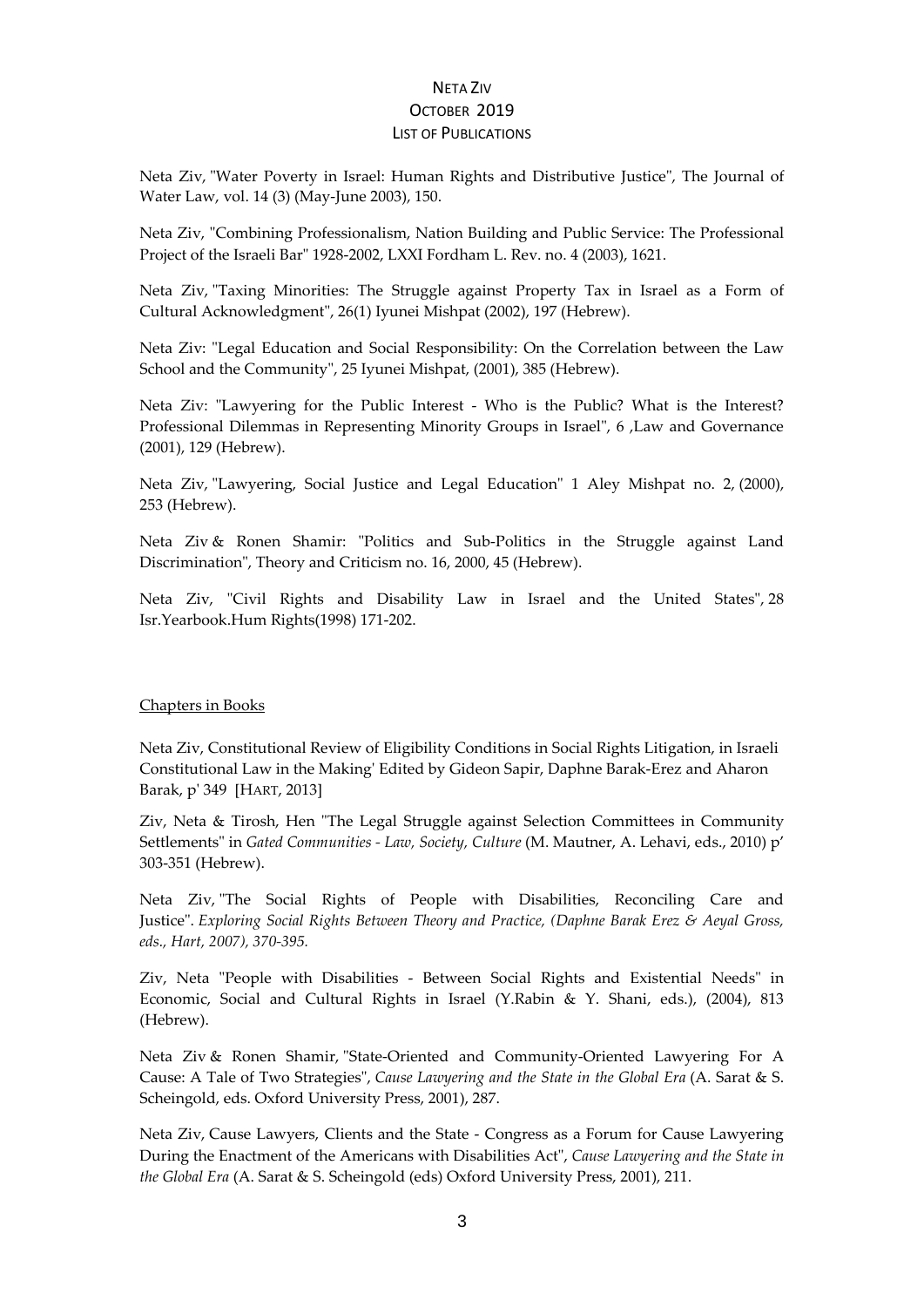Ziv, Neta "Pornography, Free Speech and Women's Rights" in F. Raday, C. Shalev, M. Liban-Koby (eds.) *Women's Status in Israeli Law and Society* (1995), 339 (Hebrew).

### Edited Books and Journals

Neta Ziv, Sagit Mor, Adva Eichengreen, "Disability Studies: A Reader, (Van Leer Institute Jerusalem, 2016 (Hebrew)

Neta Ziv, Eyal Katvan, Carole Silver and Avrom Schorr, Too Many Lawyers? The Future of the Legal Profession (Routledge, 2016).

Neta Ziv & Daphna Hacker, "Is law Important?", Law, Society and Culture (M. Mautner, 2010).

Member of Academic Editorial Committee: Ma'asei Mishpat: Journal of Law & Social Change (Tel Aviv University).

#### Other publications

Neta Ziv, Ori Ettinger, Sebastian Wallerstein, A Social Housing Plan for Sde Dov, Planning (Journal of the Israel Association of Planners), vol. 14 (1), 133 (2017).

Neta Ziv, Let the Selection Committees Be – (Almost) 20 Years to the Kaadan Decision, The Emil Zola Human Rights Chair for Human Rights (Online Journal, Judicial Decisions Highlights), No. 13 (July 2014), 4-12.

Neta Ziv & Ora Bloom, Transactional Community Lawyering - Lawyering on behalf of a Community in Jaffa, Et Siyua (Law Review of Israel Office of Legal Aid), vol. 2 (2012).

Neta Ziv, [A Vanishing Generation for Public Housing: A Comment on CAA 5017/12 Amzaleg](https://www.colman.ac.il/sites/college.stage.linnovate.net/files/13_july_2013_3_ziv.pdf)  [v. Amidar,](https://www.colman.ac.il/sites/college.stage.linnovate.net/files/13_july_2013_3_ziv.pdf) The Emil Zola Human Rights Chair for Human Rights (Online Journal, Judicial Decisions Highlights), No. 35 (Nov. 2014), 4-21.

Neta Ziv, "Lawyering in a Global Era – What does the Future Hold for Lawyers? (Inaugural Lecture of The David Weiner Center for lawyers' Ethics and Professional Responsibility).", Hamishpat vol. 15(1)(2010), 9 (Hebrew).

Neta Ziv & Daphna Hacker, *"*Water is Not Free. Why Not, Actually? Is law Important? " Law, Society and Culture (M. Mautner, 2009).

Neta Ziv, "Two Decades of Cause Lawyering in Israel: Where Do We Go from Here?", MA'ASEI MISHPAT – TAU Journal of Law & Social Change (vol. 19 (2008).

Neta Ziv, The Criminal Defense lawyer's Duty of Confidentiality and the Personal Conscience Call – The Case of McClure v. Thompson, Criminal Defense (Hasanegor), vol. 95 (June 2006).